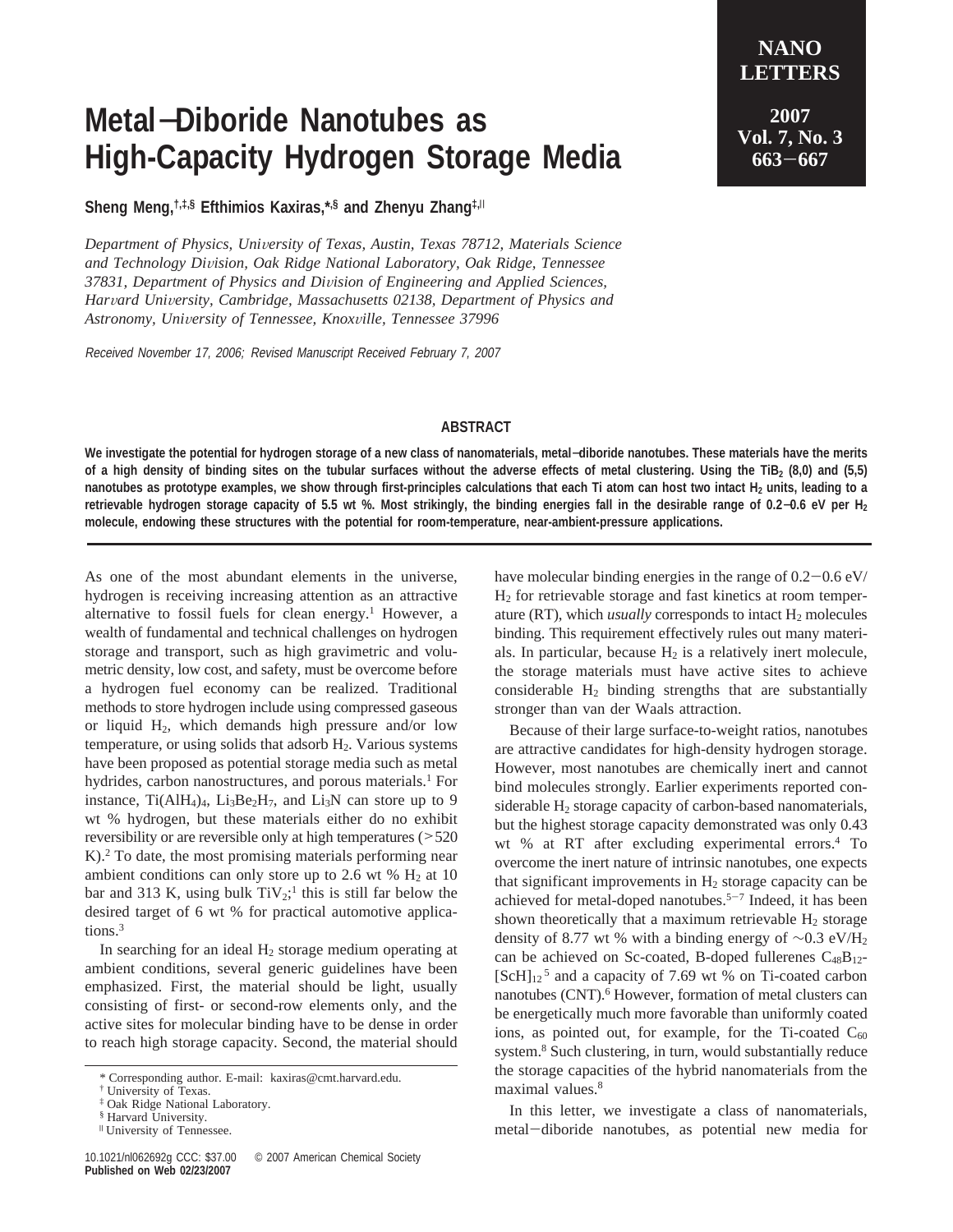

**Figure 1.** Atomic structures for single  $H_2$  (a,b) and double  $H_2$  (c,d) adsorption on a TiB<sub>2</sub> (8,0) nanotube. The H-H bond lies along the tube axis ("|" configuration, a and c) or perpendicular to the axis ("⊥", b and d), shown in both top and side views.

hydrogen storage. Because the metal atoms are a natural part of the tubular structures, these materials have the merits of high-density binding sites on the tubular surfaces, inherently forbidding the tendency for metal clustering. Using  $TiB<sub>2</sub> (8,0)$ and (5,5) nanotubes as prototype examples, we show that each Ti atom can host two  $H_2$  molecularly, leading to a retrievable  $H_2$  storage capacity of 5.5 wt %. Most strikingly, the binding energies just fall in the desirable range of 0.2-  $0.6$  eV per  $H_2$ , rendering them the potential for roomtemperature, near-ambient-pressure applications. A detailed electronic structure analysis shows that the strong molecular binding stems from the resultant effect of local  $d-s$  orbital hybridization and intermolecular electrostatic attraction.

Our study is based on first-principles calculations in the framework of density functional theory. We use the VASP code9 with ultrasoft pseudopotentials and employ both the local density approximation (LDA) and the PW91 generalized gradient approximation  $(GGA)^{10}$  for the exchange correlation functional. It is well-known that GGA underestimates and LDA overestimates the binding energies,<sup>7</sup> so a comparison of the two approaches is useful for extracting reasonable results. We will generally quote only the GGA results and, wherever appropriate, we will also comment on the LDA results for comparison with experiment. In most cases, spin polarization is not required, as the metal-diboride nanotubes have zero magnetic moment; however, whenever unpaired H atoms are involved, spin-polarized calculations are employed to properly account for the magnetic moments of the unpaired electrons. The  $TiB<sub>2</sub>$  nanotubes are modeled in a supercell geometry, with dimensions 25 Å  $\times$  25 Å  $\times$ 2*L* or 25 Å  $\times$  25 Å  $\times$  *L*, where *L* is the unit length along the tube axis: for a (8,0) nanotube  $L = 5.5$  Å, and for a  $(5,5)$  nanotube  $L = 6.3$  Å. A plane wave cutoff of 260 eV and *k*-point sampling of  $1 \times 1 \times 3$  or  $1 \times 1 \times 5$  are used. Gaussian smearing width is 0.15 eV. All the atoms are allowed to relax until the forces have magnitudes less than 0.02 eV/Å.

Before adding  $H_2$ , we note that the bulk  $MB_2$  compounds  $(M = Be, Mg, Ti, Sc, etc.)$  have been well established to be properties, as exemplified by the high superconducting transition temperature of  $MgB_2$ .<sup>11</sup> The naturally layered structure has also motivated extensive investigations using these materials as potential tubular archetypes.<sup>12-15</sup> In all of these studies, the M atoms were found essential in maintaining the charge neutrality and the honeycomb geometry of the B networks. This is captured by a simplified picture in which the ionized  $M^{2+}$  atoms stabilize the negatively charged  $B^-$  sheets.<sup>14,16</sup> Segregation of the M atoms is not possible because such a process would break the whole material. Our calculations show that it is at least 2.9 eV/Ti less stable if a Ti atom is removed from the B hexagonal centers and forms Ti clusters. This finding is qualitatively consistent with the result of Zhao et al., who showed that the introduction of B as dopants into  $C_{60}$  will substantially enhance the binding energy of Sc from 1.8 to 2.7 eV, thereby diminishing the clustering tendency of the Sc adatoms on the doped  $C_{60}$ surface.<sup>5</sup> Moreover, the  $M^{2+}$  ions serve as the active sites for molecular  $H_2$  binding. When  $H_2$  is adsorbed on several  $MB_2$  nanotubes and the isoelectronic LiBC nanotube,<sup>16</sup> different binding strengths

in the AlB<sub>2</sub> phase with intercalated layered structure. Here, the boron atoms form an *AA*-stacked graphitic network, with the metal atoms residing above the center of each hexagon.<sup>11</sup> The MB<sub>2</sub> compounds have interesting electronic and transport

are obtained. Specifically,  $BeB_2$  and  $MgB_2$  have  $H_2$  binding energies  $(E_b)$  of about 0.03 eV, which is too small. On the other hand,  $TiB<sub>2</sub>$  and LiBC have significantly enhanced  $H<sub>2</sub>$ binding energy of 0.35 and 0.12 eV, respectively. In contrast, the binding energy of  $H_2$  on a standard CNT, BN nanotube or B-doped CNT is much weaker (0.007, 0.002, and 0.013 eV, respectively). On  $ScB_2$ , the adsorption of the first  $H_2$  is dissociative, giving the largest binding energy (1.63 eV) for this class of materials. Overall,  $TiB<sub>2</sub>$  has the most suitable  $E<sub>b</sub>$  for retrievable H<sub>2</sub> storage. Accordingly, we primarily focus on this system below.

Figure 1 shows the optimized geometry of a single  $H_2$ molecule  $(a,b)$  and two  $H_2$  molecules  $(c,d)$  on a Ti atom of a TiB<sub>2</sub> (8,0) nanotube. The first  $H_2$  molecule is adsorbed on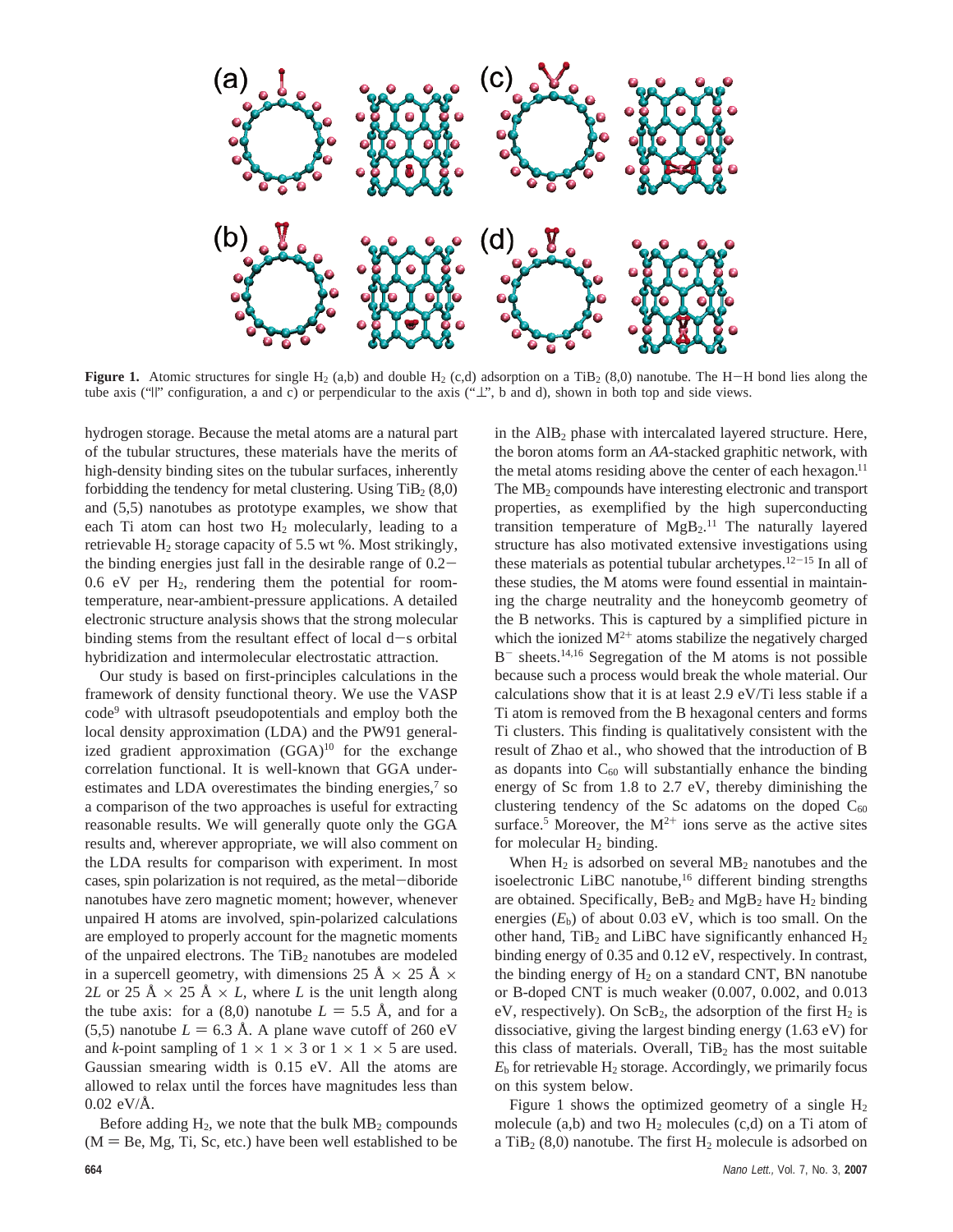**Table 1.** Bond Lengths and Binding Energies Per Molecule for  $H_2$  Adsorption on a TiB<sub>2</sub> (8,0) Nanotube in Different Coverage and Configurations [Parallel (|) or Perpendicular (⊥)]

|                                                                       |  |  |  |  |  | $1\mathrm{H}_2^{\parallel}$ $1\mathrm{H}_2^{\perp}$ $2\mathrm{H}_2^{\parallel}$ $2\mathrm{H}_2^{\perp}$ $1\mathrm{ML}^{\parallel}$ $1\mathrm{ML}^{\perp}$ $2\mathrm{ML}^{\parallel}$ $2\mathrm{ML}^{\perp}$ |      |      |
|-----------------------------------------------------------------------|--|--|--|--|--|-------------------------------------------------------------------------------------------------------------------------------------------------------------------------------------------------------------|------|------|
| $d_{\text{Ti-H}}(\text{\AA})$ 2.06 2.05 2.02 1.97 2.07 2.06 2.01      |  |  |  |  |  |                                                                                                                                                                                                             |      | 2.04 |
| $d_{\text{H-H}}$ (Å) 0.79 0.79 0.81 0.83 0.79 0.79                    |  |  |  |  |  |                                                                                                                                                                                                             | 0.83 | 0.82 |
| $Eb$ (eV) 0.35 0.34 0.14 0.20 0.33 0.33                               |  |  |  |  |  |                                                                                                                                                                                                             | 0.20 | 0.09 |
| $E_{\rm b}$ (eV) <sup>a</sup> 0.63 0.61 0.44 0.53 0.61 0.62 0.52 0.45 |  |  |  |  |  |                                                                                                                                                                                                             |      |      |
| $\alpha$ LDA results.                                                 |  |  |  |  |  |                                                                                                                                                                                                             |      |      |



**Figure 2.** Contour plot of the potential energy surface for  $H_2$ adsorption on a  $(8,0)$  TiB<sub>2</sub> nanotube. The dashed line indicates the minimum energy pathway for  $H_2$  dissociation. The binding geometry is shown in the insert.

top of Ti, lying flat, with the H-H bond aligned either along or perpendicular to the nanotube axis, hereafter referred to as the "parallel" ( $||$ ) or "perpendicular" ( $\bot$ ) configuration, respectively (Figure 1a and b). The two alignments have energies of 0.35 and 0.34 eV, with nearly identical Ti-H and H-H bond lengths of  $d_{\text{Ti-H}} = 2.1$  Å and  $d_{\text{H-H}} = 0.79$  $\AA$  (Table 1). Configurations with random H-H directions have energies in between, indicating that  $H_2$  molecules can easily rotate along the azimuthal angle, with an energy barrier of 0.013 eV. In contrast, a single  $H_2$  molecule with vertical <sup>H</sup>-H alignment automatically desorbs, indicating a repulsive interaction between the Ti and  $H_2$  antibonding states.

A single  $H_2$  molecule will not dissociate on the TiB<sub>2</sub> nanotube. The dissociated configuration, where two H atoms bind on the Ti bridge sites forming four Ti-H bonds, is 0.16 eV less stable than molecular adsorption and is likely prohibited by a large energy barrier. This is different from a Ti-coated CNT, where the first  $H_2$  is dissociated with a large  $E<sub>b</sub> = 1.43$  eV,<sup>6</sup> but similar to the molecular H<sub>2</sub> adsorption on Be-doped fullerenes  $(BeC_{35})$ .<sup>7</sup> It is therefore interesting to explore the energetic landscape and the bonding nature of the molecular  $H_2$  adsorption on TiB<sub>2</sub>. Figure 2 illustrates the potential energy surface with respect to the H2 adsorption height (*z*) and the H-H bond length (strength) upon  $H_2$  adsorption. It shows clearly that  $H_2$  can bind on the tube for a large range of  $z = 1.7-4.0$  Å and  $d_{\text{H-H}} =$  $0.65-1.05$  Å (the negative energy region). Pushing H<sub>2</sub> closer to Ti results in a sharp energy increase and a dramatic elongation of the H-H bond, and finally splits the  $H_2$ molecule at  $z = 1.6$  Å due to large charge overlap. The binding region extends to  $z > 4$  Å despite the small  $E_b$ , indicating that the  $H_2$  molecule is attracted by the long-range electric field of Ti<sup>2+</sup> beyond this point ( $z = 4.0 \text{ Å}$ ). Similar results have been found in  $Ni^+$  –  $6H_2$ .<sup>17</sup> A detailed analysis<br>reveals that Ti binds H<sub>2</sub> through the Dewar mechanism<sup>18</sup> to reveals that Ti binds  $H_2$  through the Dewar mechanism<sup>18</sup> to form Kubas metal-dihydrogen complexes, $19$  with 0.1 electrons transferred from Ti to H2.

The binding of two  $H_2$  molecules to the same Ti atom is shown in Figure 1c and d. Here, both of the adsorbed  $H_2$ molecules have been displaced from the top site by 1.1 Å. The Ti-H bonds are shortened and the H-H bonds elongated, compared to the case of single  $H_2$  adsorption (Table 1). The corresponding adsorption energies are roughly one-half of that for a single  $H_2$ , and the perpendicular  $2H_2$ adsorption configuration is  $0.06$  eV/H<sub>2</sub> more favorable than the parallel one. This is due to intersite electrostatic attraction between a  $H_2$  molecule and a neighboring Ti: In the perpendicular configuration, each  $H_2$  has two neighboring Ti ions located only 3.0 Å away on the Ti rings around the tube axis, while in the parallel configuration, each  $H_2$  has only 1 Ti ion 3.9 Å away on one side. The counting is based on the observation that a neighboring Ti only moderately attracts a  $H_2$  molecule when the Ti-H-H complex forms a planar geometry (roughly an equilateral triangle) but repels a  $H_2$  molecule when the Ti-H-H complex forms a collinear geometry, as in the case of the first  $H_2$  adsorption.

We have also carried out detailed calculations to show that, when a third  $H_2$  molecule is adsorbed to the same Ti site, the molecule will be repelled to a neighboring unoccupied Ti. Furthermore, as the coverage increases further, the  $H_2$  molecules can reach a uniform monolayer (ML) configuration on the  $TiB<sub>2</sub>$  nanotube. Here 1 ML is defined by the condition that every  $TiB<sub>2</sub>$  unit in the tube is occupied by a single  $H_2$  molecule. Each  $H_2$  in the monolayer geometry resembles the case of the first  $H_2$  adsorption, with a similar binding strength of 0.33 eV.

Interesting results are achieved for 2 ML adsorption, where each Ti binds two  $H_2$  molecules. The parallel configuration forms a sunflower-like geometry (Figure 3a) and has a large  $E<sub>b</sub>$  of 0.20 eV/H<sub>2</sub>, higher by 0.06 eV ( $\sim$ 30%) than that for single  $2H_2$ -Ti adsorption. This enhancement stems from the fact that the  $2H_2$ -Ti units in a ring around the tube axis polarize each other and facilitate significant intersite attraction. In contrast, the energy for the perpendicular configuration is reduced to as small a value as 0.09 eV. This reduction is caused by the lack of attractive neighboring Ti ions, as well as the presence of strong inter- $H_2$  repulsion between nearest rings. We also note that a ring of perpendicular  $2H_2$  is not favorable because of the strong intersite repulsion. According to the 18-electron rule,<sup>5</sup> each  $Ti$  in the  $TiB<sub>2</sub>$  tube could bind a maximum of 5  $H<sub>2</sub>$  molecules (there are six  $\pi$ -electrons from the negatively charged B<sup>-</sup> sheet coordinated with each Ti atom, and two valence electrons left in Ti; to form a closed shell, each Ti needs 10 more electrons). Nevertheless, for the system studied here, the concentration of H is much lower than that required by this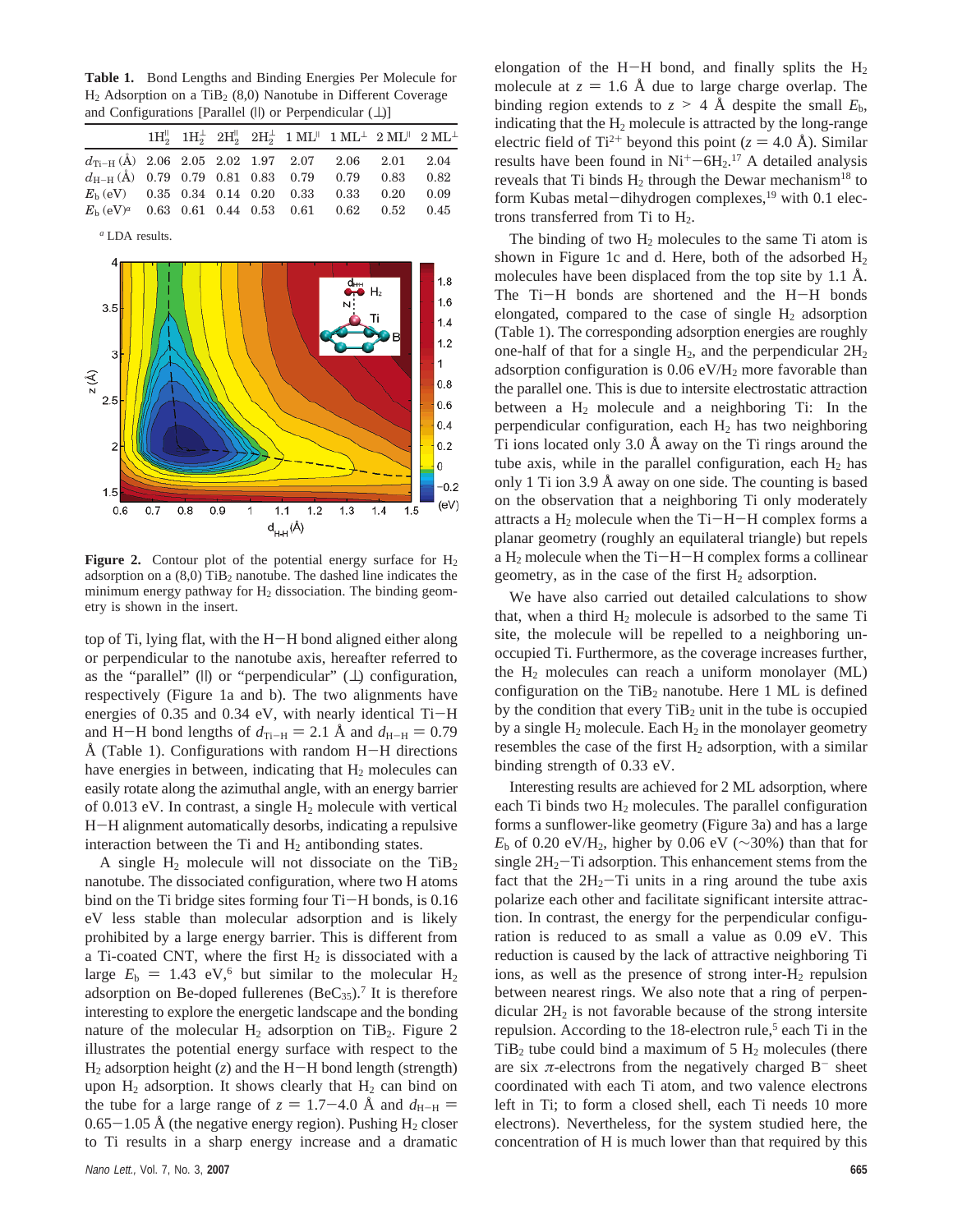

**Figure 3.** (a) Relaxed geometry of 2 ML  $H_2$  adsorption on a  $(8,0)$ TiB<sub>2</sub> nanotube. The H-H bonds are parallel to the tube axis. (b) PDOS contributed from a unit of  $TiB<sub>2</sub>$  and adsorbed  $H<sub>2</sub>$ , containing 4 H, 1 Ti, and 2 B atoms. (c) Isodensity surface of the charge difference between the total system and that for well-separated nanotube and hydrogen subsystems, at levels of  $\pm 0.05$  e/Å.<sup>3</sup> Electron accumulation/depletion regions are shown in blue( $+)/red$ -(-). For clarity, only isosurfaces around a Ti atom are shown in the panels on the right.

rule because of the steric repulsion among the  $H_2$  units in the dense adlayer and the sharing of electrons from  $H_2$  units adsorbed on neighboring Ti atoms within a distance of 3.0- 3.3 Å from the Ti atom at focus.

To elucidate the physical origin for the above observations, we plot in Figure 3b,c the projected density of states (PDOS) and the charge density difference upon adsorption of 2 ML  $H_2$  on a TiB<sub>2</sub> nanotube. The TiB<sub>2</sub> nanotube is metallic, with dominant Ti *d* states at the Fermi energy (zero), in agreement with many calculations of  $MB_2$  nanotubes,  $12-14$  although Guerini and Piquini predicted  $TiB<sub>2</sub> (6,0)$  to be a semiconductor.15 These states are responsible for broadening the H-<sup>H</sup> bonding states from  $-11$  to  $-6$  eV and weakly perturb the antibonding states around the Fermi level. From the charge density plot, we clearly see that a Ti atom interacts with the s orbitals of adsorbed  $H_2$  through the  $d_{xy}$  and  $d_{yz}$  states, producing electron depletion (accumulation) of  $d_{xy}$   $(d_{yz})$ . As

a result, the  $H_2$  molecule is polarized, with electron gain on the side near Ti and electron loss on the side away from Ti, resulting in a net charge excess of 0.15*e.* The charge-transfer facilitates intersite attraction between a negatively charged  $H_2$  and the neighboring cations  $Ti^{2.3+}$ ; this attraction, in turn, accounts for 30-40% of the binding energy to maintain the high-density  $H_2$  monolayers.

In addition to its appealing geometry, the 2 ML  $H_2$ configuration on a  $TiB<sub>2</sub>$  nanotube is also highly desirable for practical purposes, as it stores 5.5 wt %  $H_2$ . The calculated GGA binding energy is  $\sim$ 0.2 eV/H<sub>2</sub>, thereby favoring RT, near-ambient-pressure operations without metal clustering. Using the LDA results (Table 1), this estimate is raised to  $∼0.6$  eV for single H<sub>2</sub> and  $∼0.5$  eV for 2 ML; an intermediate value between the GGA and LDA results is most likely closer to the binding energies from experiment and quantum Monte Carlo simulations.7 Furthermore, our molecular dynamics (MD) simulations at RT show that a TiB<sub>2</sub> (8,0) nanotube can hold six more  $H_2$  per unit length inside the tube, further increasing the capacity to 6.5%. For comparison, we also studied the adsorption energetics of fully  $H_2$ -saturated ScB<sub>2</sub> (8,0). A unit length of the ScB<sub>2</sub> tube (16)  $ScB<sub>2</sub>$  units) could adsorb a maximum of 32 H<sub>2</sub> molecules. Eight of them are found to adsorb dissociatively, forming covalent Sc-H bonds, with an average adsorption energy of 1.43 eV/ $H_2$ ; the remaining  $H_2$  adsorb molecularly, with an average binding energy of  $0.12 \text{ eV/H}_2$ , giving a reversible  $H<sub>2</sub>$  storage capacity of 4.3 wt %.

At this point, it is worthwhile to address various issues that may prove critical in experimental realization of the  $TiB<sub>2</sub>$ nanotubes for high-density H storage: (i) Various  $MB_2$ nanotubes have been predicted to be stable in a number of previous studies.12-<sup>14</sup> In particular, the cohesive energy is 6.0 eV for a  $TiB<sub>2</sub>$  (8,0) nanotube per atom. Furthermore, compared with the curvature energy cost of CNT (0.15 eV), the low curvature energy cost (0.04 eV) makes a  $TiB<sub>2</sub>$  tube<sup>15</sup> energetically accessible, possibly by template synthesis or film convolution, as discussed in ref 14.

(ii) Ti does not bind at the inner B wall of a  $TiB_2(8,0)$ nanotube. Instead, if one or more Ti atoms were placed at the inner wall, the Ti-B network would break. Our calculations using larger nanotubes such as  $TiB<sub>2</sub>$  (11,11) show that the Ti-outside configuration is 0.10 eV/atom more stable than the Ti-inside configuration. This contradicts the conclusion of ref 14, where the Ti-inside configuration is predicted to be more stable. We attribute the difference in stability to the different interactions used in the two studies, namely, the empirical tight binding method in the earlier study versus the more accurate first-principles method in the present case.

(iii) Once formed, a  $TiB<sub>2</sub>$  nanotube is rather stable. Our MD simulations show that the (8,0) tube is stable up to  $>1000$  K.

(iv) The strong binding between nanostructures could reduce the optimal  $H_2$  storage capacity because they form into clusters and bundles.<sup>20</sup> But the attraction between two TiB<sub>2</sub> (8,0) nanotubes is weak, only 0.027 eV/atom at the nearest Ti-Ti distance of 3.0 Å. This makes it easy to have well-separated  $TiB<sub>2</sub>$  nanotubes for  $H<sub>2</sub>$  storage. Interestingly,